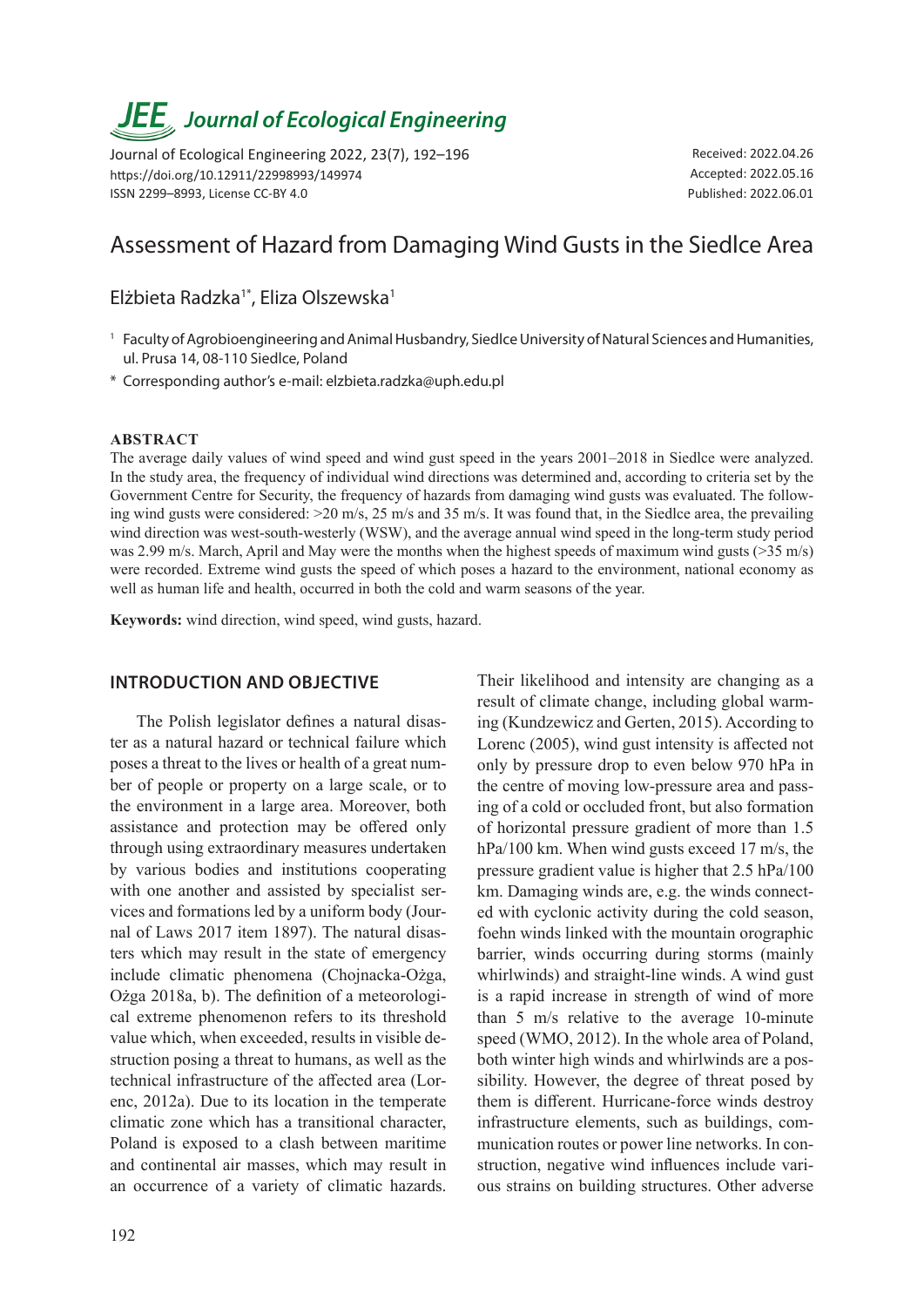effects of wind include snowdrifts, movement through thermal insulation of buildings, pushing of water inside spaces, possibility of negative pressure formation inside buildings, suction of fumes from flues and, on a larger scale, pollution spread (Żurański et al., 2011).

In forested areas, the wind-related damage leads to economic losses associated with windfalls (Adamowicz et al., 2016; Pawlik, 2015). Due to the specific character of the flow of air masses, which is terrain-related (landform, type of ground cover, protection from land obstacles, etc.), wind speed is highly variable in temporal and spatial terms. This, in turn, translates into differences, in any location, between the properties of the local wind and general characteristics of the wind occurring in the region. The objective of the work was to assess the speed of strong wind gusts which may constitute a hazard to human life and health as well as cause infrastructure damage in the Siedlce area.

#### **MATERIALS AND METHODS**

The work is based on the results of observations recorded at the Meteorological Station in Siedlce in 2001–2018. The data include average daily wind speeds in m/s, wind gusts and wind directions during 24 hours. The percentage share of wind directions in the study years are presented using the wind rose as a radar chart, and numbers of days with wind gust speeds falling into individual ranges were determined according to the classification set out by the Government Centre for Security (Rządowe Centrum Bezpieczeństwa – RCB) (Lorenc 2012). The classification includes three levels of hazard from strong wind (Zagrożenia, 2012). The first level includes the speeds of wind the gusts of which exceed 20 m/s with predicted results including damage to buildings and their elements, losses due to windfalls, damage to trees and road communication disruptions. The second level hazard occurs when wind gusts exceed 25 m/s leading to serious damage to buildings, uprooting of trees (windthrow), breaking of tree branches, communication disturbances and destruction of power line networks. The third level refers to the events of wind gusts exceeding 35 m/s. The destruction resulting from such events includes destroyed buildings, blowing off of rooftops, and extensive damage to tree stands, and it poses a serious hazard to life. In each month, the

frequency of wind gusts at each level of hazard in the years 2001–2018 was determined.

#### **RESULTS AND DISCUSSION**

Wind rose analysis demonstrated that in the Siedlce region in 2001–2018, west-south-westerly wind (WSW) was the prevailing direction (13%) followed by westerly (W) and south-westerly (SW) directions (9% for each) (Fig. 1). The least frequent direction was northerly (N), northnorth-easterly (NNE), north-easterly (NE), eastnorth-easterly (ENE) and north-north-westerly (NNW) direction (4% for each).

The average annual wind speed for 2001–2018 was 2.99 m/s (Fig. 2). The highest average annual wind speed in the study period was recorded in 2004 (3.62 m/s), being the lowest in 2018 (2.66 m/s). The highest average monthly wind gust speed of 35 m/s was recorded in May (Fig. 3). The gust speed was also high in March, as it reached 26 m/s. In contrast, the lowest value of average wind gust speed was recorded in June (20 m/s).

The greatest number of days when wind speeds were in excess of 20 m/s was recorded in January (13 days), being the lowest in May, August, October and December (2 days in each month) (Fig. 4). The occurrence of high wind speeds during the cold season of the year is a normal characteristic of the climate of Poland connected with the general atmospheric circulation. The origin of hurricane-force winds in the summer, which are treated as natural disasters, is in



**Fig. 1.** Wind rose for Siedlce in the years 2001–2018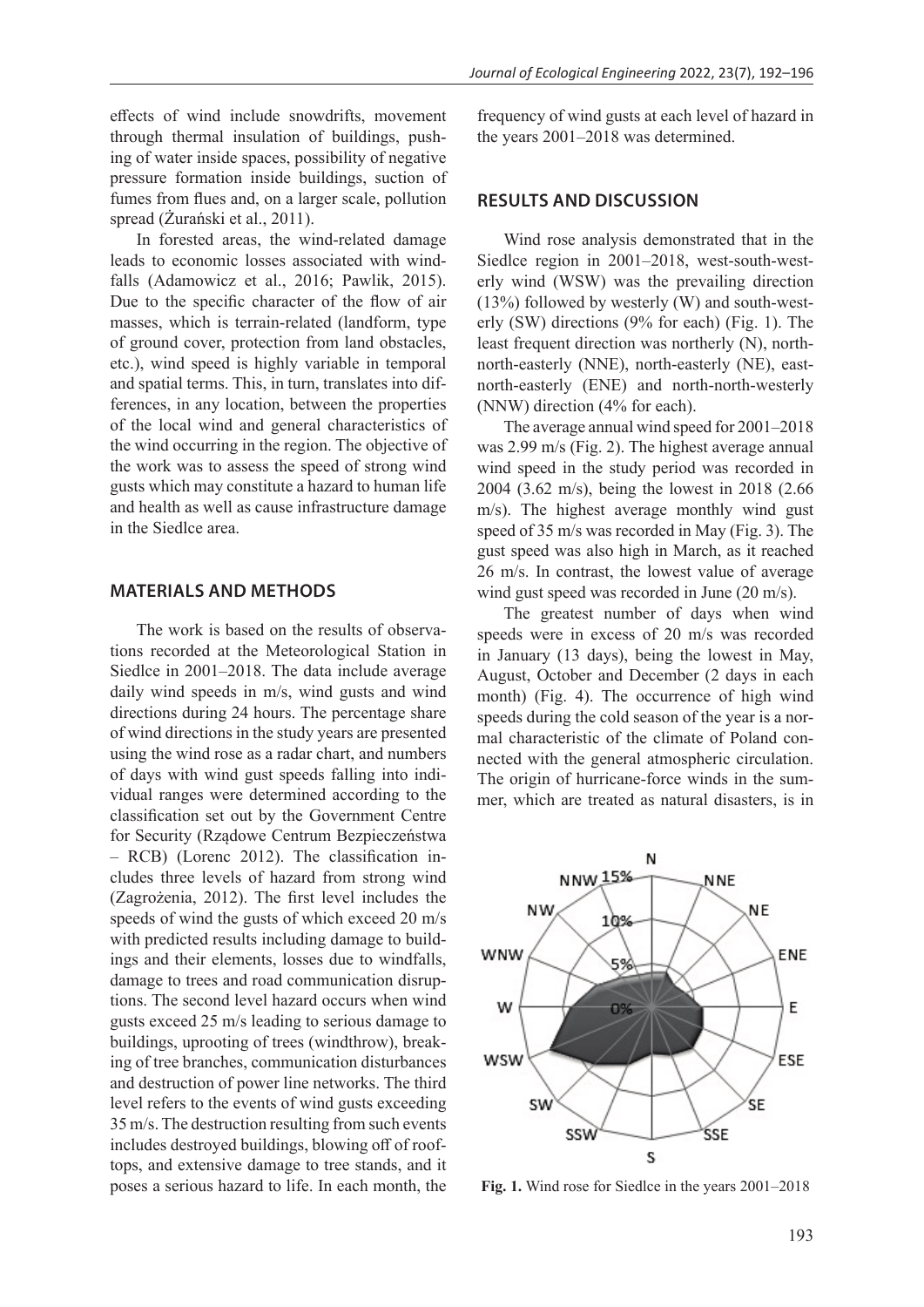

**Fig. 2.** Average annual and average annual long-term (2001–2018) wind speeds in the Siedlce region



**Fig. 3.** Average, minimum and maximum monthly wind gust speeds in the Siedlce region



**Fig. 4.** The average number of days with wind gusts in excess of 20 m/s in the Siedlce area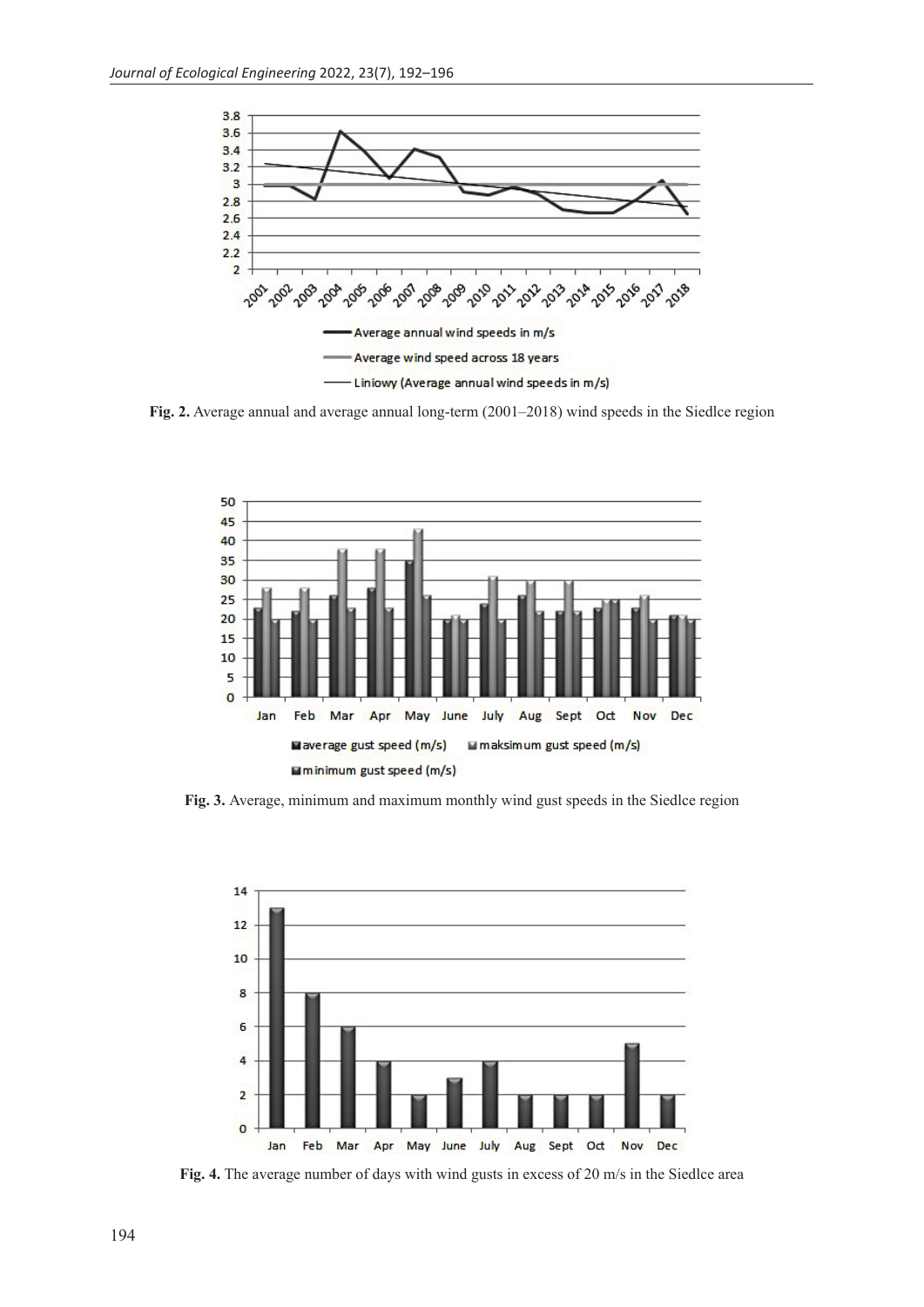

**Fig. 5.** Percentage share of the frequency of wind speeds exceeding 20 m/s, 25 m/s and 35 m/s in individual months in the Siedlce region in 2001–2018

general more complex. The damage in this season of the year may be incurred by whirlwinds (Lorenc 2012). Figure 5 shows the frequency of wind gusts within the ranges set out by the Government Centre for Security. The higher wind gust speed, the greater the risk of natural emergency. The occurrence of wind gust speeds exceeding 20 m/s poses a major threat to the safety of humans. It causes massive damage to buildings – shingles are blown down, lighter objects are lifted in the air, unprotected structures under construction are at risk, and large tree limbs break off. The highest frequency of this type of wind was recorded in January (11%), being the lowest in May and April (1% in each month). The wind the speed of which exceeds 25 m/s incurs extensive damage to buildings, towers and chimneys, it throws and uproots shallowly-rooted trees, makes driving a passenger car more difficult, as well as excites substantial swaying of power lines which, when covered in hard rime or glazed ice, may snap due to excessive weight applied. This type of wind in the Siedlce area was the most frequently recorded in January (2%) followed by February, March, April, May, July, August and November (1% in each month). The wind speeds in excess of 35 m/s are highly destructive, as they affect the whole infrastructure, uproot trees, carry heavy objects which, due to their weight, inflict additional damage e.g. to car bodies, and break glass. Such gusts are direct threat to life. In the Siedlce area, this type of wind gusts was recorded in March and July with a frequency of 1%. Chmielewski et al. (2013) reported that the extent of damage is related to high wind intensity and whirlwind-related data such as the vortex path, length and width

and, first and foremost, intensity. The damage is inflicted on structural constructions, buildings, vehicles, trees, and power line networks; both human life and health are at risk under such conditions. In turn, Gengfeng et al. (2014) claimed that wind gusts weaken trees, because they cause great stress in the timber structure and destructively affect the rooting system. An insight into the mechanisms leading to an occurrence of adverse weather phenomena, assessment of their influence on forests, and risk management in relation to the effect of such phenomena constitute the basis of constructing a strategy for economy functioning, including forestry.

#### **CONCLUSIONS**

The most frequent wind direction in Siedlce in 2001–2018 was the west-south-westerly, the average annual wind speed in the study period being 2.99 m/s. Maximum wind gust speeds (above 35 m/s) were recorded in March, April and May. Extreme wind gusts the speed of which posed a threat to the environment, national economy as well as human health and life were recorded in the study area. Such events were recorded in both the cold and warm season of the year. The most frequent wind gusts had speed values in excess of 20 m/s, with the events when wind gust speeds exceeded 35 m/s being the rarest. For operational purposes, it is recommended to devise a classification of extreme wind speeds according to the likelihood of their occurrence and anticipated effects on the economy at various spatial scales, including the local scale.